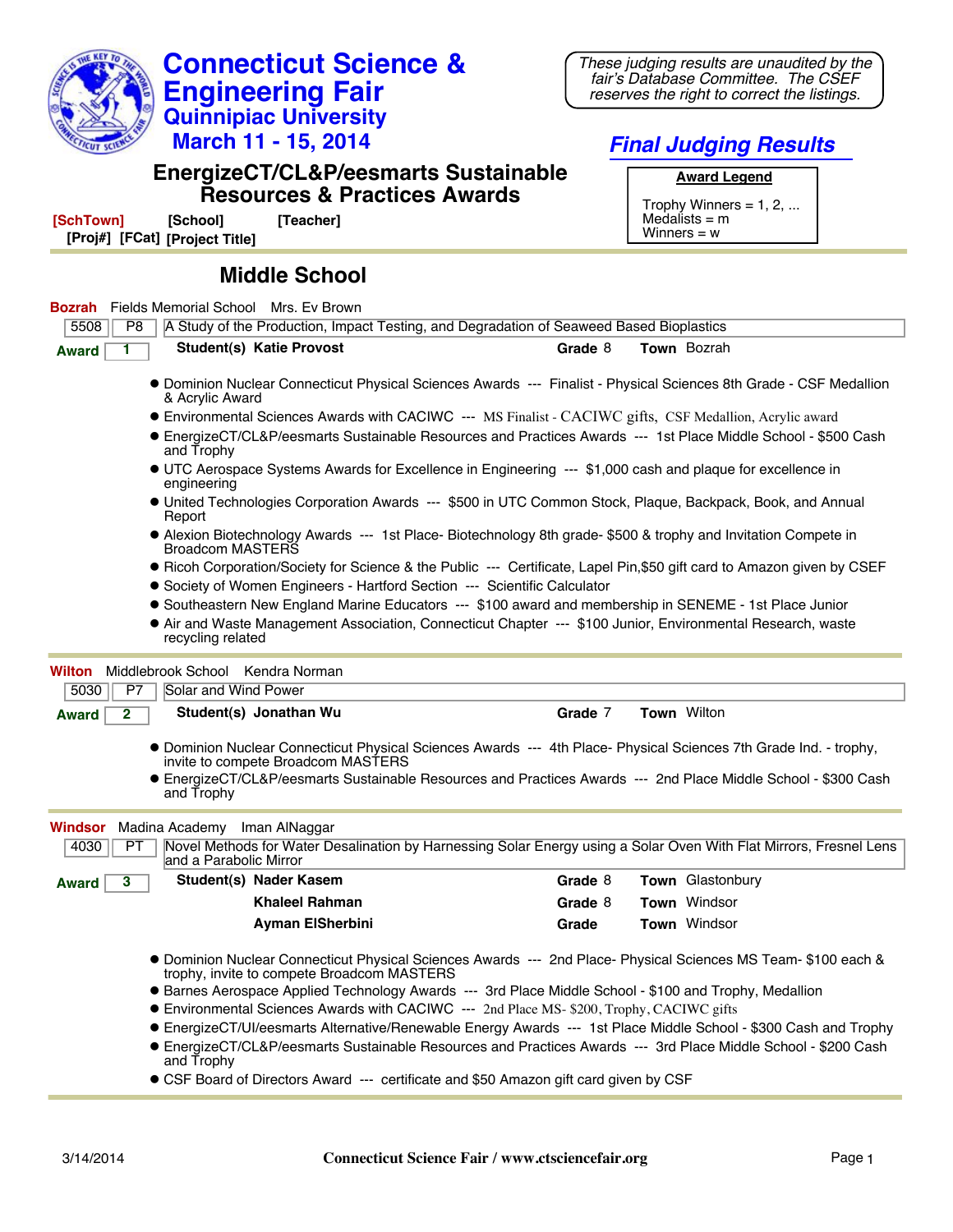| fair's Database Committee. The CSEF<br><b>Engineering Fair</b><br>reserves the right to correct the listings.<br><b>Quinnipiac University</b><br>March 11 - 15, 2014<br><b>Final Judging Results</b><br>EnergizeCT/CL&P/eesmarts Sustainable<br><b>Award Legend</b><br><b>Resources &amp; Practices Awards</b><br>Trophy Winners = $1, 2, $<br>Medalists $=$ m<br>[SchTown]<br>[School]<br>[Teacher]<br>Winners = $w$<br>[Proj#] [FCat] [Project Title]<br>Bridgeport High Horizons Magnet School Mrs. Scott-Thiam<br>BioGas: The Future to Alternative Energy<br>2535<br>L8<br>Student(s) Rahnumar Rahman<br>Grade 8<br>Town Bridgeport<br><b>Award</b><br>m<br>• Pfizer Life Sciences Awards --- 4th Place- Life Sciences 8th grade- trophy and Invite to Compete Broadcom<br><b>MASTERS</b><br>• EnergizeCT/CL&P/eesmarts Sustainable Resources and Practices Awards --- Middle School Finalist - Medallion and<br><b>Acrylic Trophy</b><br><b>Bridgeport</b> Six to Six Interdistrict Magnet School Carmen Andrews<br>Nature's Way of Cleaning Oil Spills in Fresh Water<br>2028<br>L7<br>Student(s) Xiomara Hernandez<br>Town Stratford<br>Grade 7<br>m<br><b>Award</b><br>• Environmental Sciences Awards with CACIWC --- MS Finalist - CACIWC gifts, CSF Medallion, Acrylic award<br>• EnergizeCT/CL&P/eesmarts Sustainable Resources and Practices Awards --- Middle School Finalist - Medallion and<br><b>Acrylic Trophy</b><br>• Alexion Biotechnology Awards --- Finalist - Biotechnology 7h grade - CSF Medallion & Acrylic Award Souvenir<br>• Ricoh Corporation/Society for Science & the Public --- Certificate, Lapel Pin, \$50 gift card to Amazon given by CSEF<br>The Montessori Middle School Cara Johnson<br>Norwalk<br>2021<br>L7<br>Green Energy, Green World<br>Grade 7<br>Town Weston<br>Student(s) Elizabeth Byer<br>m<br><b>Award</b><br>• EnergizeCT/CL&P/eesmarts Sustainable Resources and Practices Awards --- Middle School Finalist - Medallion and<br><b>Acrylic Trophy</b><br><b>Orange</b> Southern Connecticut Hebrew Academy Karen Howell<br>2507   L8   Analysis of Phosphorus (Fertilizer) Recovery from Varied "Run-off" Sources (Local Rivers and L.I.S.)<br>Student(s) Ben Forti<br><b>Town</b> Woodbridge<br>Grade 8<br><b>Award</b><br>m<br>• Pfizer Life Sciences Awards --- 5th Place- Life Sciences 8th grade- trophy and Invite to Compete Broadcom<br><b>MASTERS</b><br>• EnergizeCT/CL&P/eesmarts Sustainable Resources and Practices Awards --- Middle School Finalist - Medallion and<br><b>Acrylic Trophy</b><br>• Alexion Biotechnology Awards --- Finalist - Biotechnology 8th grade - CSF Medallion & Acrylic Award Souvenir<br>• Schoepfer Award for Excellence in Local Aquatic Science --- For excellence in a local water quality study, \$100 cash<br>Southern Connecticut Hebrew Academy<br>Mrs. Howell<br><b>Orange</b><br>Analysis of natural sources of possible road de-icers and efect on pavement, soil, and plants.<br>5517<br>P8 | <b>Connecticut Science &amp;</b>              | These judging results are unaudited by the |  |
|---------------------------------------------------------------------------------------------------------------------------------------------------------------------------------------------------------------------------------------------------------------------------------------------------------------------------------------------------------------------------------------------------------------------------------------------------------------------------------------------------------------------------------------------------------------------------------------------------------------------------------------------------------------------------------------------------------------------------------------------------------------------------------------------------------------------------------------------------------------------------------------------------------------------------------------------------------------------------------------------------------------------------------------------------------------------------------------------------------------------------------------------------------------------------------------------------------------------------------------------------------------------------------------------------------------------------------------------------------------------------------------------------------------------------------------------------------------------------------------------------------------------------------------------------------------------------------------------------------------------------------------------------------------------------------------------------------------------------------------------------------------------------------------------------------------------------------------------------------------------------------------------------------------------------------------------------------------------------------------------------------------------------------------------------------------------------------------------------------------------------------------------------------------------------------------------------------------------------------------------------------------------------------------------------------------------------------------------------------------------------------------------------------------------------------------------------------------------------------------------------------------------------------------------------------------------------------------------------------------------------------------------------------------------------------------------------------------------------------------------------------------------------------------------------------------------------------------------------------------------------------------------------------------------------------------------------------------------------------------------------------|-----------------------------------------------|--------------------------------------------|--|
|                                                                                                                                                                                                                                                                                                                                                                                                                                                                                                                                                                                                                                                                                                                                                                                                                                                                                                                                                                                                                                                                                                                                                                                                                                                                                                                                                                                                                                                                                                                                                                                                                                                                                                                                                                                                                                                                                                                                                                                                                                                                                                                                                                                                                                                                                                                                                                                                                                                                                                                                                                                                                                                                                                                                                                                                                                                                                                                                                                                                         |                                               |                                            |  |
|                                                                                                                                                                                                                                                                                                                                                                                                                                                                                                                                                                                                                                                                                                                                                                                                                                                                                                                                                                                                                                                                                                                                                                                                                                                                                                                                                                                                                                                                                                                                                                                                                                                                                                                                                                                                                                                                                                                                                                                                                                                                                                                                                                                                                                                                                                                                                                                                                                                                                                                                                                                                                                                                                                                                                                                                                                                                                                                                                                                                         |                                               |                                            |  |
|                                                                                                                                                                                                                                                                                                                                                                                                                                                                                                                                                                                                                                                                                                                                                                                                                                                                                                                                                                                                                                                                                                                                                                                                                                                                                                                                                                                                                                                                                                                                                                                                                                                                                                                                                                                                                                                                                                                                                                                                                                                                                                                                                                                                                                                                                                                                                                                                                                                                                                                                                                                                                                                                                                                                                                                                                                                                                                                                                                                                         |                                               |                                            |  |
|                                                                                                                                                                                                                                                                                                                                                                                                                                                                                                                                                                                                                                                                                                                                                                                                                                                                                                                                                                                                                                                                                                                                                                                                                                                                                                                                                                                                                                                                                                                                                                                                                                                                                                                                                                                                                                                                                                                                                                                                                                                                                                                                                                                                                                                                                                                                                                                                                                                                                                                                                                                                                                                                                                                                                                                                                                                                                                                                                                                                         |                                               |                                            |  |
|                                                                                                                                                                                                                                                                                                                                                                                                                                                                                                                                                                                                                                                                                                                                                                                                                                                                                                                                                                                                                                                                                                                                                                                                                                                                                                                                                                                                                                                                                                                                                                                                                                                                                                                                                                                                                                                                                                                                                                                                                                                                                                                                                                                                                                                                                                                                                                                                                                                                                                                                                                                                                                                                                                                                                                                                                                                                                                                                                                                                         |                                               |                                            |  |
|                                                                                                                                                                                                                                                                                                                                                                                                                                                                                                                                                                                                                                                                                                                                                                                                                                                                                                                                                                                                                                                                                                                                                                                                                                                                                                                                                                                                                                                                                                                                                                                                                                                                                                                                                                                                                                                                                                                                                                                                                                                                                                                                                                                                                                                                                                                                                                                                                                                                                                                                                                                                                                                                                                                                                                                                                                                                                                                                                                                                         |                                               |                                            |  |
|                                                                                                                                                                                                                                                                                                                                                                                                                                                                                                                                                                                                                                                                                                                                                                                                                                                                                                                                                                                                                                                                                                                                                                                                                                                                                                                                                                                                                                                                                                                                                                                                                                                                                                                                                                                                                                                                                                                                                                                                                                                                                                                                                                                                                                                                                                                                                                                                                                                                                                                                                                                                                                                                                                                                                                                                                                                                                                                                                                                                         |                                               |                                            |  |
|                                                                                                                                                                                                                                                                                                                                                                                                                                                                                                                                                                                                                                                                                                                                                                                                                                                                                                                                                                                                                                                                                                                                                                                                                                                                                                                                                                                                                                                                                                                                                                                                                                                                                                                                                                                                                                                                                                                                                                                                                                                                                                                                                                                                                                                                                                                                                                                                                                                                                                                                                                                                                                                                                                                                                                                                                                                                                                                                                                                                         |                                               |                                            |  |
|                                                                                                                                                                                                                                                                                                                                                                                                                                                                                                                                                                                                                                                                                                                                                                                                                                                                                                                                                                                                                                                                                                                                                                                                                                                                                                                                                                                                                                                                                                                                                                                                                                                                                                                                                                                                                                                                                                                                                                                                                                                                                                                                                                                                                                                                                                                                                                                                                                                                                                                                                                                                                                                                                                                                                                                                                                                                                                                                                                                                         |                                               |                                            |  |
|                                                                                                                                                                                                                                                                                                                                                                                                                                                                                                                                                                                                                                                                                                                                                                                                                                                                                                                                                                                                                                                                                                                                                                                                                                                                                                                                                                                                                                                                                                                                                                                                                                                                                                                                                                                                                                                                                                                                                                                                                                                                                                                                                                                                                                                                                                                                                                                                                                                                                                                                                                                                                                                                                                                                                                                                                                                                                                                                                                                                         |                                               |                                            |  |
|                                                                                                                                                                                                                                                                                                                                                                                                                                                                                                                                                                                                                                                                                                                                                                                                                                                                                                                                                                                                                                                                                                                                                                                                                                                                                                                                                                                                                                                                                                                                                                                                                                                                                                                                                                                                                                                                                                                                                                                                                                                                                                                                                                                                                                                                                                                                                                                                                                                                                                                                                                                                                                                                                                                                                                                                                                                                                                                                                                                                         |                                               |                                            |  |
|                                                                                                                                                                                                                                                                                                                                                                                                                                                                                                                                                                                                                                                                                                                                                                                                                                                                                                                                                                                                                                                                                                                                                                                                                                                                                                                                                                                                                                                                                                                                                                                                                                                                                                                                                                                                                                                                                                                                                                                                                                                                                                                                                                                                                                                                                                                                                                                                                                                                                                                                                                                                                                                                                                                                                                                                                                                                                                                                                                                                         |                                               |                                            |  |
|                                                                                                                                                                                                                                                                                                                                                                                                                                                                                                                                                                                                                                                                                                                                                                                                                                                                                                                                                                                                                                                                                                                                                                                                                                                                                                                                                                                                                                                                                                                                                                                                                                                                                                                                                                                                                                                                                                                                                                                                                                                                                                                                                                                                                                                                                                                                                                                                                                                                                                                                                                                                                                                                                                                                                                                                                                                                                                                                                                                                         |                                               |                                            |  |
|                                                                                                                                                                                                                                                                                                                                                                                                                                                                                                                                                                                                                                                                                                                                                                                                                                                                                                                                                                                                                                                                                                                                                                                                                                                                                                                                                                                                                                                                                                                                                                                                                                                                                                                                                                                                                                                                                                                                                                                                                                                                                                                                                                                                                                                                                                                                                                                                                                                                                                                                                                                                                                                                                                                                                                                                                                                                                                                                                                                                         |                                               |                                            |  |
|                                                                                                                                                                                                                                                                                                                                                                                                                                                                                                                                                                                                                                                                                                                                                                                                                                                                                                                                                                                                                                                                                                                                                                                                                                                                                                                                                                                                                                                                                                                                                                                                                                                                                                                                                                                                                                                                                                                                                                                                                                                                                                                                                                                                                                                                                                                                                                                                                                                                                                                                                                                                                                                                                                                                                                                                                                                                                                                                                                                                         |                                               |                                            |  |
|                                                                                                                                                                                                                                                                                                                                                                                                                                                                                                                                                                                                                                                                                                                                                                                                                                                                                                                                                                                                                                                                                                                                                                                                                                                                                                                                                                                                                                                                                                                                                                                                                                                                                                                                                                                                                                                                                                                                                                                                                                                                                                                                                                                                                                                                                                                                                                                                                                                                                                                                                                                                                                                                                                                                                                                                                                                                                                                                                                                                         |                                               |                                            |  |
|                                                                                                                                                                                                                                                                                                                                                                                                                                                                                                                                                                                                                                                                                                                                                                                                                                                                                                                                                                                                                                                                                                                                                                                                                                                                                                                                                                                                                                                                                                                                                                                                                                                                                                                                                                                                                                                                                                                                                                                                                                                                                                                                                                                                                                                                                                                                                                                                                                                                                                                                                                                                                                                                                                                                                                                                                                                                                                                                                                                                         |                                               |                                            |  |
|                                                                                                                                                                                                                                                                                                                                                                                                                                                                                                                                                                                                                                                                                                                                                                                                                                                                                                                                                                                                                                                                                                                                                                                                                                                                                                                                                                                                                                                                                                                                                                                                                                                                                                                                                                                                                                                                                                                                                                                                                                                                                                                                                                                                                                                                                                                                                                                                                                                                                                                                                                                                                                                                                                                                                                                                                                                                                                                                                                                                         |                                               |                                            |  |
|                                                                                                                                                                                                                                                                                                                                                                                                                                                                                                                                                                                                                                                                                                                                                                                                                                                                                                                                                                                                                                                                                                                                                                                                                                                                                                                                                                                                                                                                                                                                                                                                                                                                                                                                                                                                                                                                                                                                                                                                                                                                                                                                                                                                                                                                                                                                                                                                                                                                                                                                                                                                                                                                                                                                                                                                                                                                                                                                                                                                         |                                               |                                            |  |
|                                                                                                                                                                                                                                                                                                                                                                                                                                                                                                                                                                                                                                                                                                                                                                                                                                                                                                                                                                                                                                                                                                                                                                                                                                                                                                                                                                                                                                                                                                                                                                                                                                                                                                                                                                                                                                                                                                                                                                                                                                                                                                                                                                                                                                                                                                                                                                                                                                                                                                                                                                                                                                                                                                                                                                                                                                                                                                                                                                                                         |                                               |                                            |  |
|                                                                                                                                                                                                                                                                                                                                                                                                                                                                                                                                                                                                                                                                                                                                                                                                                                                                                                                                                                                                                                                                                                                                                                                                                                                                                                                                                                                                                                                                                                                                                                                                                                                                                                                                                                                                                                                                                                                                                                                                                                                                                                                                                                                                                                                                                                                                                                                                                                                                                                                                                                                                                                                                                                                                                                                                                                                                                                                                                                                                         |                                               |                                            |  |
|                                                                                                                                                                                                                                                                                                                                                                                                                                                                                                                                                                                                                                                                                                                                                                                                                                                                                                                                                                                                                                                                                                                                                                                                                                                                                                                                                                                                                                                                                                                                                                                                                                                                                                                                                                                                                                                                                                                                                                                                                                                                                                                                                                                                                                                                                                                                                                                                                                                                                                                                                                                                                                                                                                                                                                                                                                                                                                                                                                                                         |                                               |                                            |  |
|                                                                                                                                                                                                                                                                                                                                                                                                                                                                                                                                                                                                                                                                                                                                                                                                                                                                                                                                                                                                                                                                                                                                                                                                                                                                                                                                                                                                                                                                                                                                                                                                                                                                                                                                                                                                                                                                                                                                                                                                                                                                                                                                                                                                                                                                                                                                                                                                                                                                                                                                                                                                                                                                                                                                                                                                                                                                                                                                                                                                         |                                               |                                            |  |
|                                                                                                                                                                                                                                                                                                                                                                                                                                                                                                                                                                                                                                                                                                                                                                                                                                                                                                                                                                                                                                                                                                                                                                                                                                                                                                                                                                                                                                                                                                                                                                                                                                                                                                                                                                                                                                                                                                                                                                                                                                                                                                                                                                                                                                                                                                                                                                                                                                                                                                                                                                                                                                                                                                                                                                                                                                                                                                                                                                                                         |                                               |                                            |  |
|                                                                                                                                                                                                                                                                                                                                                                                                                                                                                                                                                                                                                                                                                                                                                                                                                                                                                                                                                                                                                                                                                                                                                                                                                                                                                                                                                                                                                                                                                                                                                                                                                                                                                                                                                                                                                                                                                                                                                                                                                                                                                                                                                                                                                                                                                                                                                                                                                                                                                                                                                                                                                                                                                                                                                                                                                                                                                                                                                                                                         |                                               |                                            |  |
|                                                                                                                                                                                                                                                                                                                                                                                                                                                                                                                                                                                                                                                                                                                                                                                                                                                                                                                                                                                                                                                                                                                                                                                                                                                                                                                                                                                                                                                                                                                                                                                                                                                                                                                                                                                                                                                                                                                                                                                                                                                                                                                                                                                                                                                                                                                                                                                                                                                                                                                                                                                                                                                                                                                                                                                                                                                                                                                                                                                                         |                                               |                                            |  |
|                                                                                                                                                                                                                                                                                                                                                                                                                                                                                                                                                                                                                                                                                                                                                                                                                                                                                                                                                                                                                                                                                                                                                                                                                                                                                                                                                                                                                                                                                                                                                                                                                                                                                                                                                                                                                                                                                                                                                                                                                                                                                                                                                                                                                                                                                                                                                                                                                                                                                                                                                                                                                                                                                                                                                                                                                                                                                                                                                                                                         |                                               |                                            |  |
|                                                                                                                                                                                                                                                                                                                                                                                                                                                                                                                                                                                                                                                                                                                                                                                                                                                                                                                                                                                                                                                                                                                                                                                                                                                                                                                                                                                                                                                                                                                                                                                                                                                                                                                                                                                                                                                                                                                                                                                                                                                                                                                                                                                                                                                                                                                                                                                                                                                                                                                                                                                                                                                                                                                                                                                                                                                                                                                                                                                                         |                                               |                                            |  |
|                                                                                                                                                                                                                                                                                                                                                                                                                                                                                                                                                                                                                                                                                                                                                                                                                                                                                                                                                                                                                                                                                                                                                                                                                                                                                                                                                                                                                                                                                                                                                                                                                                                                                                                                                                                                                                                                                                                                                                                                                                                                                                                                                                                                                                                                                                                                                                                                                                                                                                                                                                                                                                                                                                                                                                                                                                                                                                                                                                                                         |                                               |                                            |  |
|                                                                                                                                                                                                                                                                                                                                                                                                                                                                                                                                                                                                                                                                                                                                                                                                                                                                                                                                                                                                                                                                                                                                                                                                                                                                                                                                                                                                                                                                                                                                                                                                                                                                                                                                                                                                                                                                                                                                                                                                                                                                                                                                                                                                                                                                                                                                                                                                                                                                                                                                                                                                                                                                                                                                                                                                                                                                                                                                                                                                         |                                               |                                            |  |
|                                                                                                                                                                                                                                                                                                                                                                                                                                                                                                                                                                                                                                                                                                                                                                                                                                                                                                                                                                                                                                                                                                                                                                                                                                                                                                                                                                                                                                                                                                                                                                                                                                                                                                                                                                                                                                                                                                                                                                                                                                                                                                                                                                                                                                                                                                                                                                                                                                                                                                                                                                                                                                                                                                                                                                                                                                                                                                                                                                                                         | Student(s) Jacob Hasbani<br><b>Award</b><br>m | Grade 8<br><b>Town</b> New Haven           |  |
| ● Dominion Nuclear Connecticut Physical Sciences Awards --- 3rd Place- Physical Sciences 8th Grade Ind, - \$100 &<br>trophy, invite to compete Broadcom MASTERS                                                                                                                                                                                                                                                                                                                                                                                                                                                                                                                                                                                                                                                                                                                                                                                                                                                                                                                                                                                                                                                                                                                                                                                                                                                                                                                                                                                                                                                                                                                                                                                                                                                                                                                                                                                                                                                                                                                                                                                                                                                                                                                                                                                                                                                                                                                                                                                                                                                                                                                                                                                                                                                                                                                                                                                                                                         |                                               |                                            |  |
| • EnergizeCT/CL&P/eesmarts Sustainable Resources and Practices Awards --- Middle School Finalist - Medallion and<br><b>Acrylic Trophy</b>                                                                                                                                                                                                                                                                                                                                                                                                                                                                                                                                                                                                                                                                                                                                                                                                                                                                                                                                                                                                                                                                                                                                                                                                                                                                                                                                                                                                                                                                                                                                                                                                                                                                                                                                                                                                                                                                                                                                                                                                                                                                                                                                                                                                                                                                                                                                                                                                                                                                                                                                                                                                                                                                                                                                                                                                                                                               |                                               |                                            |  |
| <b>• TurnKey Compliance Solutions Environmental Awards --- \$100 Cash Award Middle School- For excellence in</b><br>environmental sciences                                                                                                                                                                                                                                                                                                                                                                                                                                                                                                                                                                                                                                                                                                                                                                                                                                                                                                                                                                                                                                                                                                                                                                                                                                                                                                                                                                                                                                                                                                                                                                                                                                                                                                                                                                                                                                                                                                                                                                                                                                                                                                                                                                                                                                                                                                                                                                                                                                                                                                                                                                                                                                                                                                                                                                                                                                                              |                                               |                                            |  |